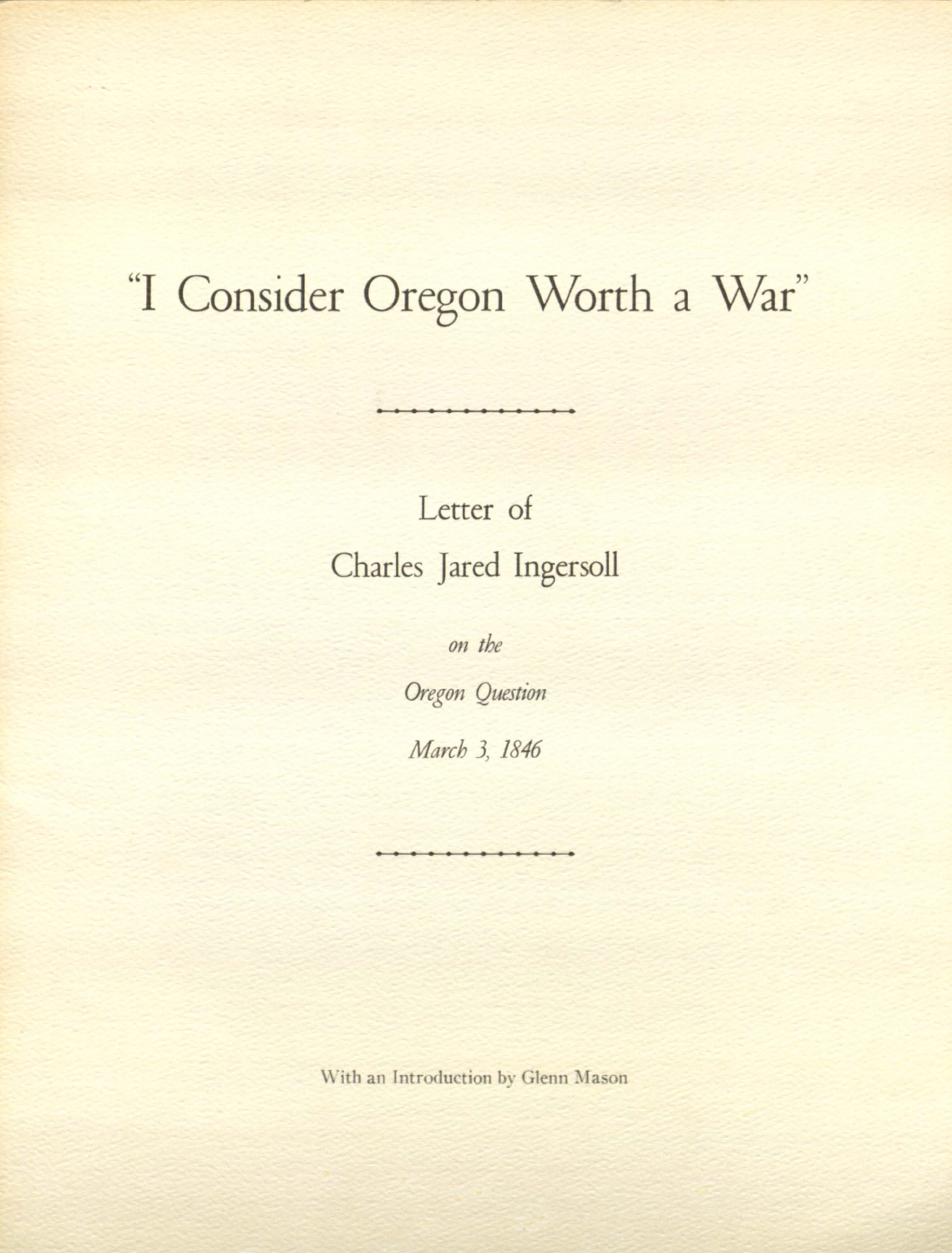**I** fever that would abate only when its possessions reached cross  $\tau$ n the 1840s the United States was gripped by an expansionist the continent to the Pacific. The Democrats, in an 1844 campaign plank, heightened the fever by calling for "reoccupation of Oregon and reannexation of Texas," while President James K. Polk, in his inaugural address March 4, 1845, echoed his party's slogan, "54 40 or fight," by asserting "clear and unquestionable" title to all the Oregon country. This meant everything west of the Rocky Mountains north of latitude 42° and south of 54°40'.

The Convention of 1818 which settled the northern boundary of the Louisiana Purchase recognized the nebulous claims to this region and had provided that for a period of ten years both British and American nationals could trade or settle there. In 1827 the provision was renewed, to continue until one party gave notice of termination. There was, of course, intermittent discussion of the issue on a diplomatic level, and a regular avoidance of direct confrontation. In 1845, however, reflecting the mood of the country, Polk recommended to Congress that notice be given Great Britain terminating the arrangement.

Throughout the fall and winter of 1845-1846 the debate continued at home and abroad over the claim of the United States to Oregon. Francois Guizot and other Europeans saw expansionism in terms of alignments of power, and agreed that foreign intervention in the crisis would occur only if the settlement affected the balance of power in Europe.

Moderates in the United States, meanwhile, argued that American occupation and exploration had been concentrated south of the 49th parallel, that this had been the boundary previously offered by the United States as a compromise, and that an agreement should be reached on 49° so that full attention could he focused on the acquisition of Texas and California.

The expansionists, on the other hand, insisted that the United States should assert its claim to all of the region in dispute. It was our Manifest Destiny. The Pacific Coast would become the shipping and commercial center for all the Far East trade. That Great Britain would go to war over the matter was regarded as unlikely, or, if likely, then not unwelcome.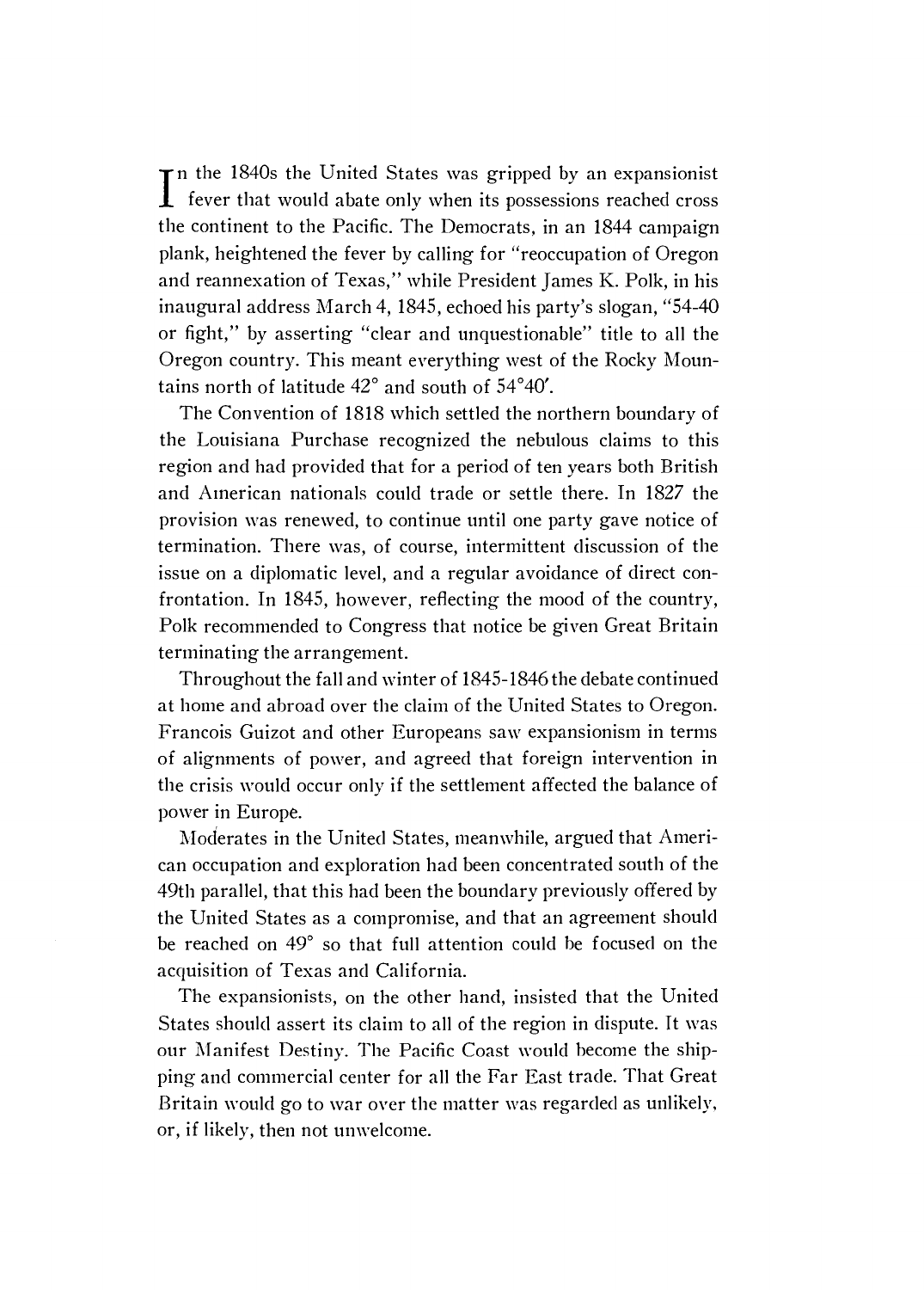An important spokesman for the expansionists was Charles Jared Ingersoll (1782-1862)—Philadelphia lawyer, anglophobe author of a history the \Var of 1812, a Jacksonian Democrat, member of Congress, chairman of the Committee on Foreign Relations, and a moving spirit in the joint resolution for the annexation of Texas. In a letter of March 3, 1846, from Washington, Ingersoll presented the argument for all of Oregon.

The letter, now in the University of Oregon Library, and here published in facsimile, is a product worthy of its author—reasoned, urbane, succinct, bellicose. In seven paragraphs he argues a case that had been stated, often less clearly, in millions of words. His text: "I consider Oregon worth a war." All else is exegesis.

Ingersoll's letter is addressed to "Dear Sir." Internal evidence indicates that his correspondent was Russell Jarvis (1791-1853), a Bostonian, graduate of Dartmouth, first editor of the Philadelphia Public Ledger. He had left the editorship in 1839, but was in 1846 a contributing editor, living in New York, as Ingersoll evidently knew. Jarvis's politics paralleled those of Ingersoll, and he had written to request an official or personal statement on the Oregon question. On March 11 a Public Ledger editorial reflected this exchange of correspondence, referring to Oregon as the "New England on the Pacific," and echoing other Ingersoll phrases.

The belligerence of the expansionists was tempered by events. A threat of war over the Texas boundary, and the favorable report on the Puget Sound area south of 49° emanating from the Wilkes Expedition, led commercial-minded expansionists, who dreamed of trade with the Far East, to concede that compromise was better than conflict, that one war at a time was enough. Great Britain offered to settle for 49°, and the treaty of June 15, 1846 accepted this arrangement.

As Oregon celebrates its 116th anniversary of statehood on Febmary 14, 1975 and the University of Oregon approaches its Centennial, it is worth recalling that not so long ago Oregon was "worth a war."

> Glenn Mason, Director Lane County Pioneer Museum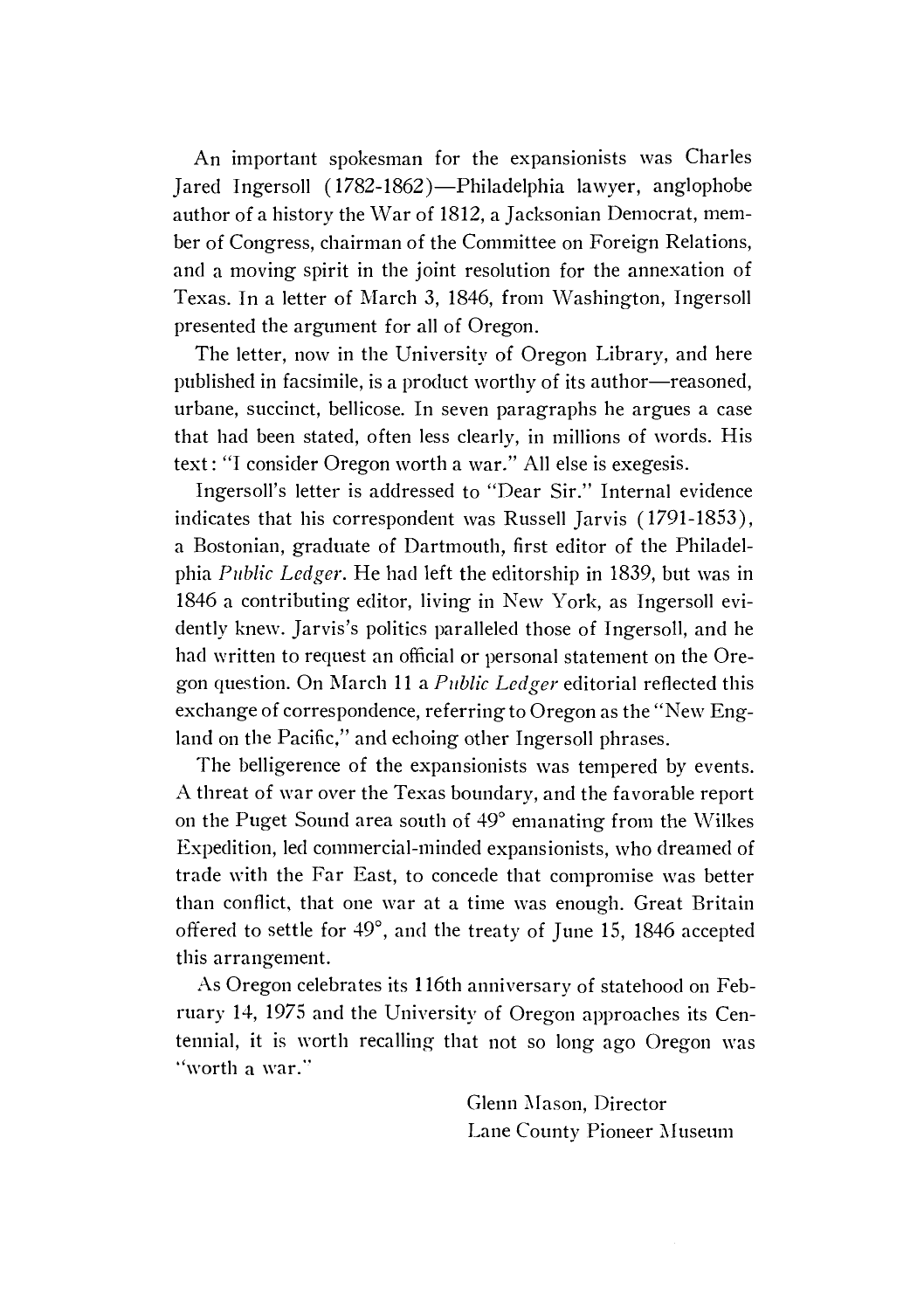Washington Mch. 3. '46

Dear Sir

I feel no restraint about answering as desired your letter received today without date as to when or where written

Instead of views at large I can state my individual notions about Oregon, England, &c on which you dilate, briefly thus

1. I consider Oregon worth a war. The *commercial* worth of Oregon is inappreciable & England knows it, while we have almost limited our views to its *territorial* merits. The northern part, above 49, is by far the most valuable: it is New England on the Pacific.

2. But 49 has been so often offered and so long taken as a proper demarcation that if now proposed by England I think we would accept. A majority of Congress, both houses, think we should— $A$ year hence, if not soon closed on that parallel the people will think otherwise

For England has no title at all from 42 to near 53 and not much from about 53 to 54.40; while our title is great for all the Columbia Valley and tolerable for the degree and a half on the Fraser River.

4. There is a large party in the U.S. for war, anyhow: The English press, travellers, encroachments, wrongs and follies ever since the peace of 1783, have gradually fomented that feeling. There is no party in England for war. But considerate persons in this country should and I trust will take care that it is not plunged into war, for no war can be right that is not indispensable—the last resort. On the other side the eminent of Great britain will not submit to ignominious terms. I deem war extremely improbable and entirely agree with you that on no account, in no way must we be aggressors

4. At the same time T reckon the cost & trouble of war to us vastly exaggerated. I rather think it would be beneficial—certainly a hundred fold more injurious to England than the US. I read when they were published your bold and striking arguments in the Ledger, which I instantly recognised, as to the operations and expences of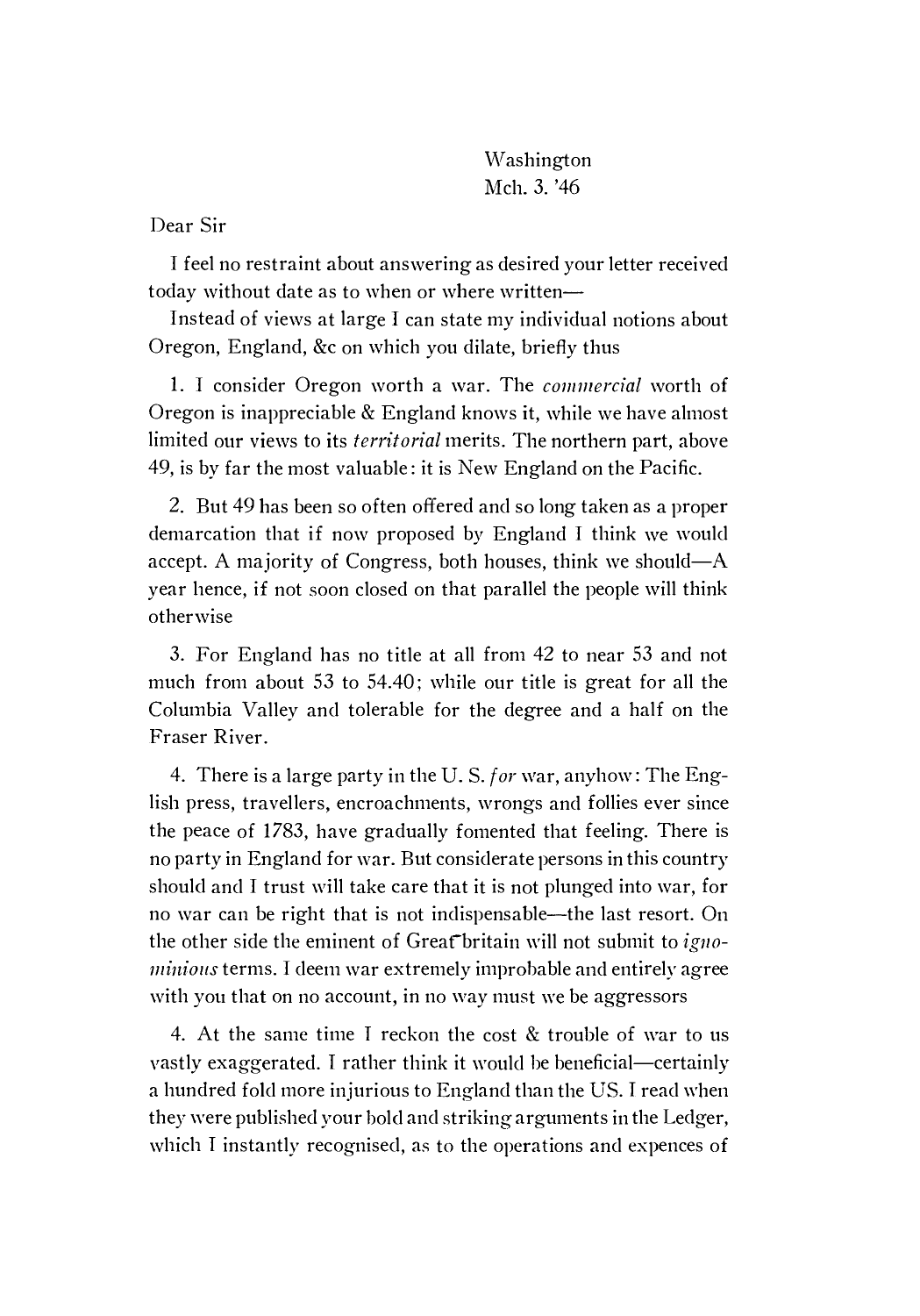wars to all of which I subscribe, and if I had time for expatiation w<sup>d</sup> explain how I go even beyond you. The ideas are broached in my Historical Sketch of the War of 1812, under the head of the Halifax campaign for which New England is now ripe tho her magnats stupidly rejected it then. New England may have the trident of the ocean taken from Old England whenever New England chooses

5. By the same means the manufactures of all the U.S.  $w^d$  be immensely developed—and those of Great Britain after the war left in France, Germany &c

The Mexican is a complicated question, but soon to be resolved somehow. And now it is certain that 1. France vill not interfere, nor, 2. England, except by stealth

I account the speeches of Guizot, Berryer, Thiers &c in the Metropolis of Europe as equivalent for us to any honorable treaty that could be signed there after a glorious war

As I believe your letter is postmarked NYork, tho' even the postmark is nearly rubbed out, I shall address my answer to you there, remaining

> Very respy Yr humble servant C J Ingersoll

> > Third in a series of historical vignettes Friends of the Library University of Oregon Eugene, Oregon 1975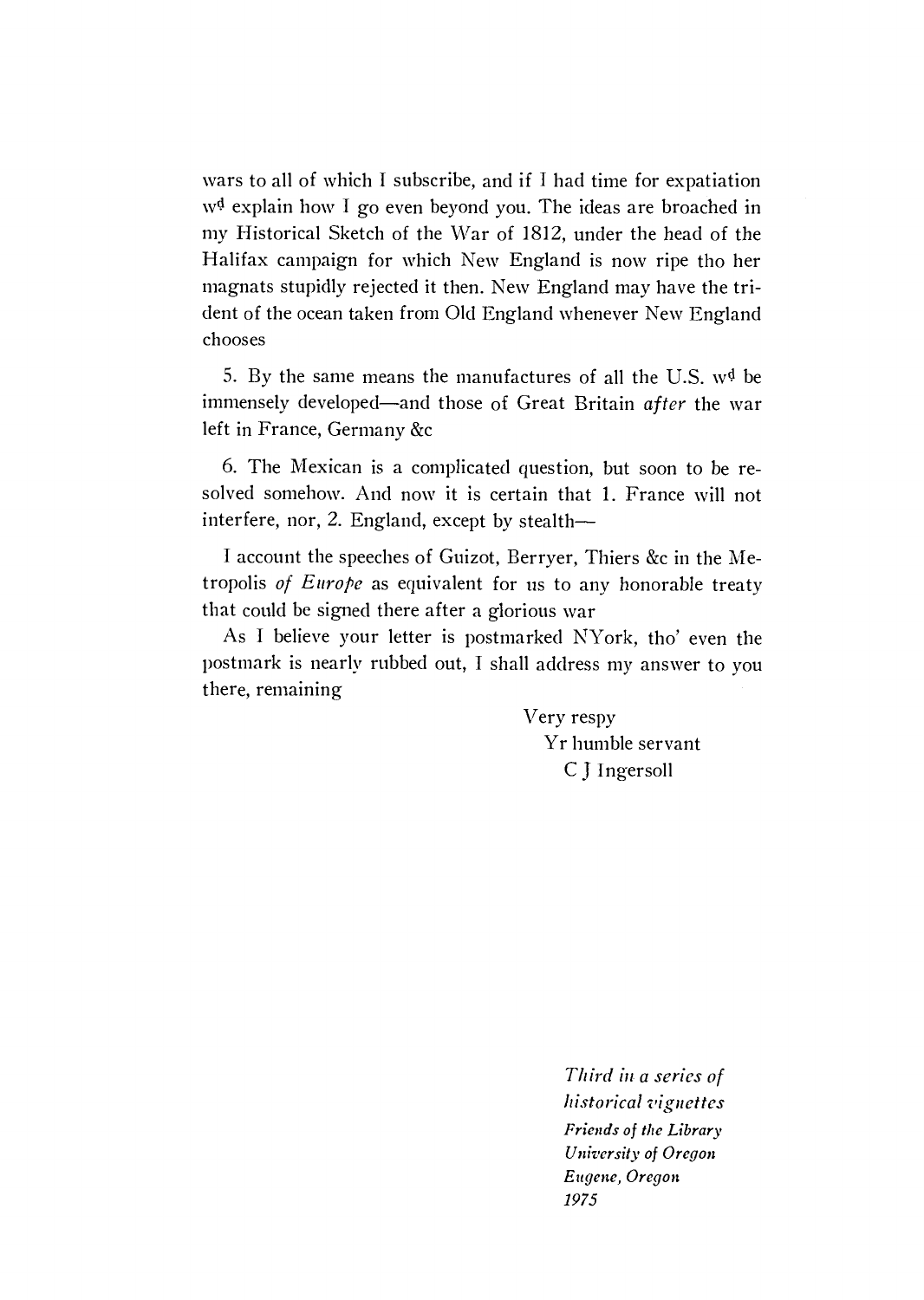Washington<br>Mal. 3/46 De au fin I feel no restraind about aux werity when no obvio unitten -<br>Instead of views at lays I can state<br>my indicident notions about Rega, England, je on which you dilate, hifty There 1. Jemide Regon worth a wan. The commercial worth of Mejon is inappreciable of England Know, it, while we have almost limited our views to its territorial menits. The nonthern park, above 29, is by fan the most balnable: it is Men England on The Pacific 2. But 49 har been de Sten offenid and do bery taken as a proper demancetion that if now properted by Onglow Sthink we would accept the majority obay uf, both house, Think we should - A gran hence, if whetom class an That parallel The prople will Think otherwise 3. For England has notitle whale from 42 to man 53 and wish much from about 53 To 54. 40; while our title is go at for all the behambic boilly and to inclue for the